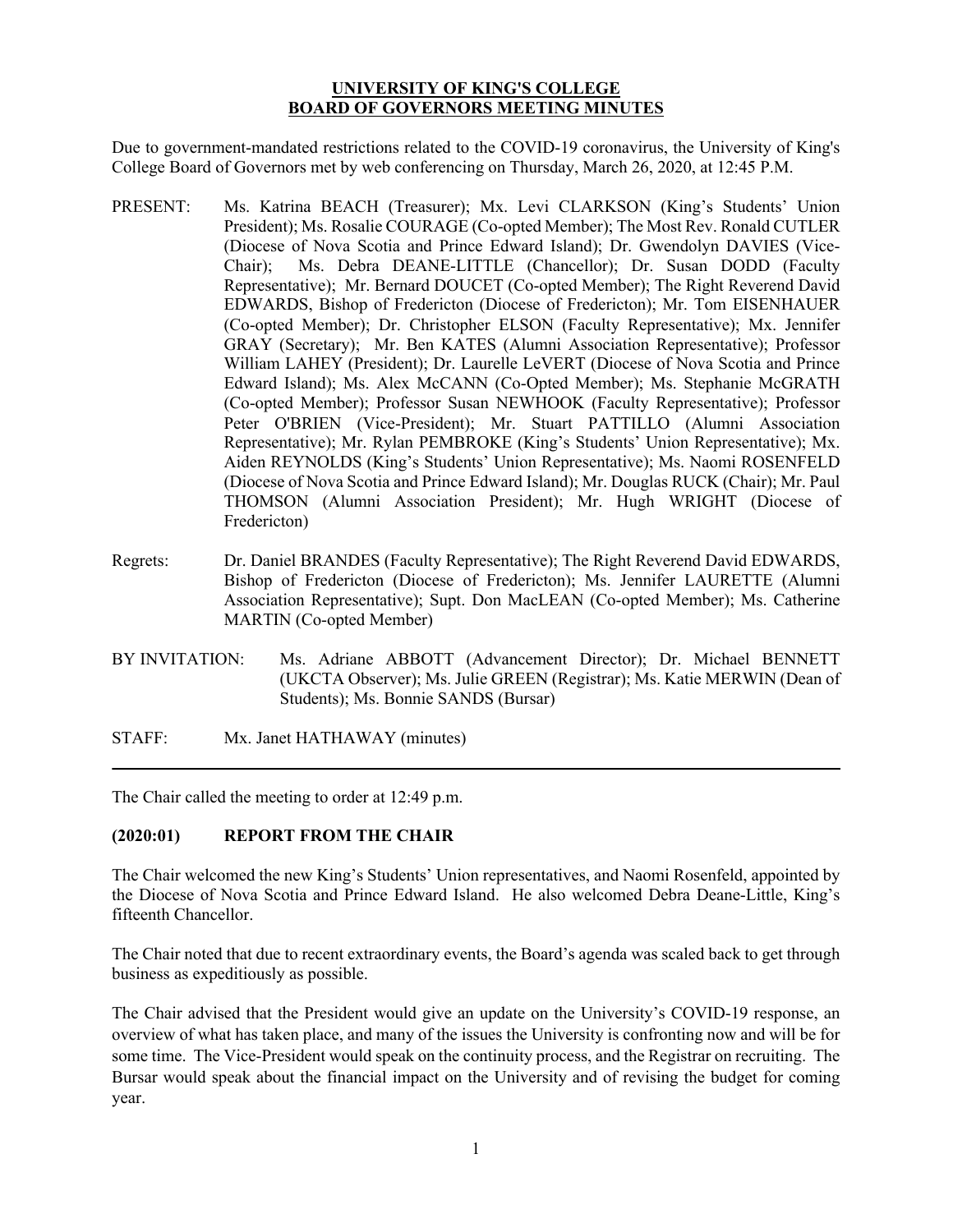## **(2020:02) REPORT FROM THE PRESIDENT – COVID-19 UPDATE**

The President reported that on Friday, March 12, Dalhousie and King's jointly were among the first universities in Canada to suspend classes for a week to give professors a chance to prepare the balance of their courses online and give students in residence a chance to go home and prepare for classes from there. The purpose was also to contribute to social distancing. Social distancing became mandatory in Nova Scotia two days later.

The decision was made to anticipate what was coming and it was also to avoid *ad hoc* planning and decision-making as much as possible. There were an increasing number of things that had to be decided for the next month (e.g., in May, whether to have Encaenia). In the absence of a plan, there would have been much more confusion and inconsistency.

What Dalhousie and King's did was to try to flatten the curve of this virus and to try to help the health care system. It was an attempt to reduce to the extent possible the risk this virus presents to the health of those who would be seriously affected by it. Public institutions have a particular type of responsibility in this regard.

Ensuring the business continuity of the university - in a 48-hour period, Dolly McIntyre led the charge for people working at home and also handled payroll. It is a good example of what a very small number of people were doing for King's.

The next decision was the cancellation of all travel, in-person summer courses and residencies (moved to online platform), and study abroad programs. There was a serious request to all residence students who could do so to go home. The University helped them to go home as much as possible.

Next was cancellation of all non-essential gatherings. Although King's has difficulty calling Encaenia nonessential, it is something that just could not be contemplated in the current circumstances. Concerts of the chorus, of the choir, the last performances of the year of the King's Theatrical Society were all cancelled. It was difficult.

Like Dalhousie, King's quickly developed and implemented comprehensive work-from-home protocols, and with limited exceptions, everyone employed by King's is working at home.

The urgency of communications with students about gatherings increased.

The President reported that when the residence announcement went out, he and Katie Merwin were receiving urgent phone calls from parents and from students. It is important that people feel they have agency. To that end, there have been distinctive King's elements; for example, establishing a special bursary program for students affected by increased costs or reduced resources caused by COVID-19. For many students, the University was able to confirm employment to the end of term where possible. Where not possible, such as closing the Library, the University extended wages by two weeks. King's implemented rebates on residence and meal plans, which seemed like the right thing to do. Not all universities have done that.

The University took measures to implement counselling and support largely through the Registrar's office by providing Saturday hours that first weekend. There has been counselling and support through the Registrar's office. Katie and the dons took a supportive approach for students moving out.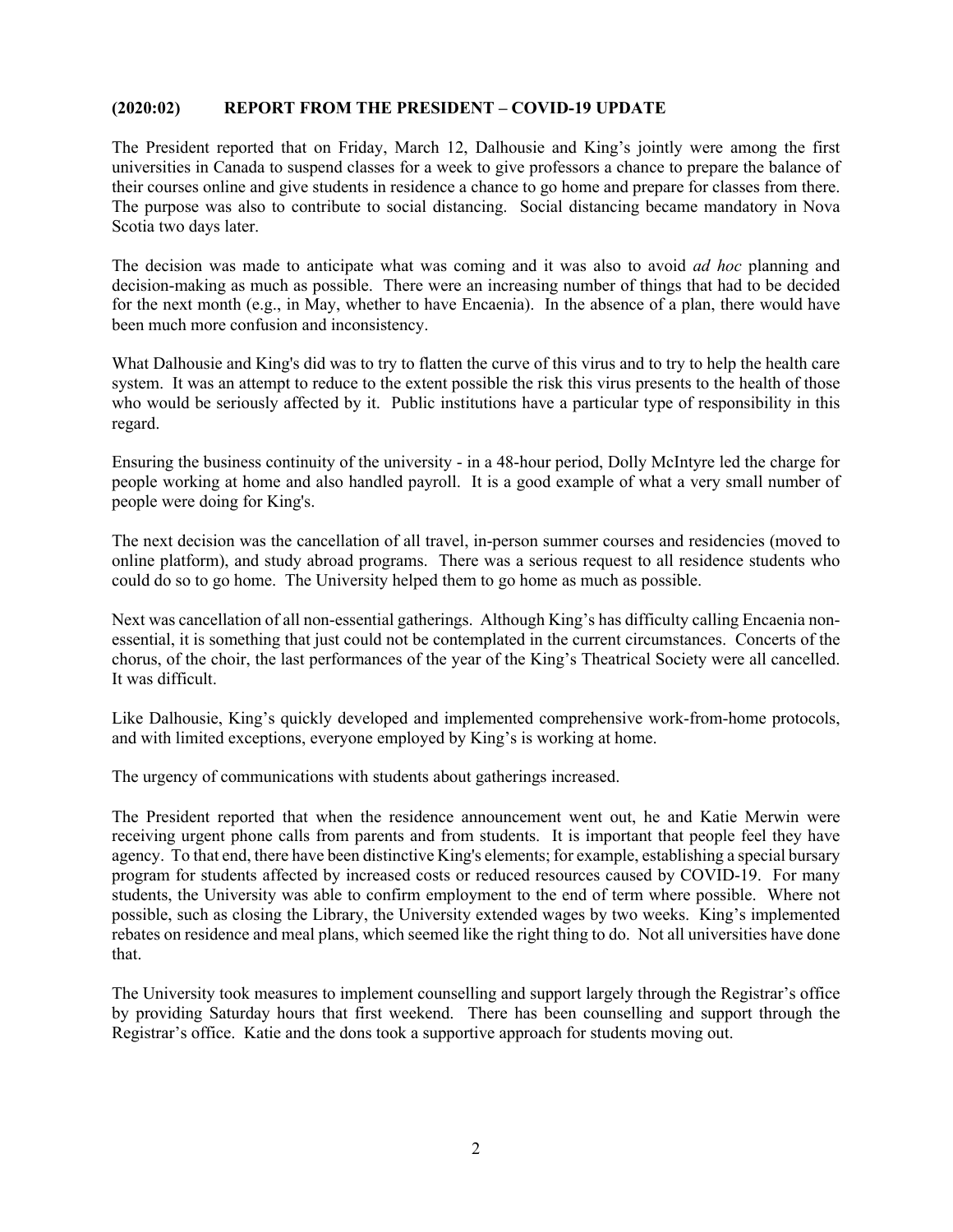The President noted the role of the Foundation Year Program and Professor Sue Dodd with respect to maintaining contact with students. Many King's programs have made similar efforts, getting courses online and as best as they can being supportive, caring, and empathetic with students.

The President expressed his gratitude to a number of individuals and partners:

- Dalhousie, as an institution and colleague has included King's in its decision-making and implementation of plans. They have recognized King's as two communities within one greater community. The association between King's and Dalhousie is not only legal but something more. The President gave particular thanks to Dalhousie President Deep Saini; Provost Teri Balser; Vice President Ian Nason; Mike Burns, Director of Security; and Erin Stewart-Reid, Chief of Staff and a King's graduate. Dr. Wilson has been helpful.
- Students. Students rose to the challenge, have been incredibly supportive of each other and of the University. Their professors have been supportive of them and they of their professors. The President quoted from his letter to Alumni to say the students have been a source of inspiration. The President thanked the KSU, which provided helpful input into the decisions the President has been making. They helped students understand the decisions that have been taken and have encouraged students to take care of themselves.
- Faculty, both as individuals and as academic programs. A tremendous amount of work had to be done to change the current mode of teaching. There is sadness among students, but also among our faculty and staff, at being separated.
- Front-line staff in the Bursar's office; the Library staff and Janet Hathaway as Librarian; the King's bookstore; the Facilities staff; the cleaners, who are employees of GDI, and the dining hall staff, who are employees of Chartwells. All have played an incredibly helpful role. The President thanked in particular Tanya Lovell, the lead of the cleaning team and Daniel Orovec, the Dining Services Director in Prince Hall.
- The members of the University's COVID-19 Response Team deserve particular mention: Vice-President Peter O'Brien; Registrar Julie Green; Adriane Abbott and Alison DeLory from Advancement, who handled fast-moving communications; Bursar Bonnie Sands; Facilities Director Ian Wagschal; Conference Services Manager and co-chair of the Occupational Health and Safety Committee Tim Ross; and Dolly McIntyre, the Human Resources and Compensation officer and co-chair of the Occupational Health and Safety Committee.

The President went on to list the things that are on his radar for the future: some immediate, some longer term:

- 1. Supporting students now at a distance, who may have learning disabilities and technology challenges. Supporting students in residence. The need for the University to be connected as much as possible (both current and prospective students). The financial impacts on students - many of them will not have summer employment. Family financial situation for all of students will be different, for some it will be a more serious challenge than for others.
- 2. The issue of grading and whether there will be an option of pass/fail approach.
- 3. What King's is going to do about Encaenia for this class of 2020.
- 4. Everyone is working at home; the University needs to ensure they have work to do at home. That is important for morale.
- 5. King's will be part of the ongoing response, gathering information around assets and possible use of residences for healthcare worker quarantine.
- 6. Recruitment issues.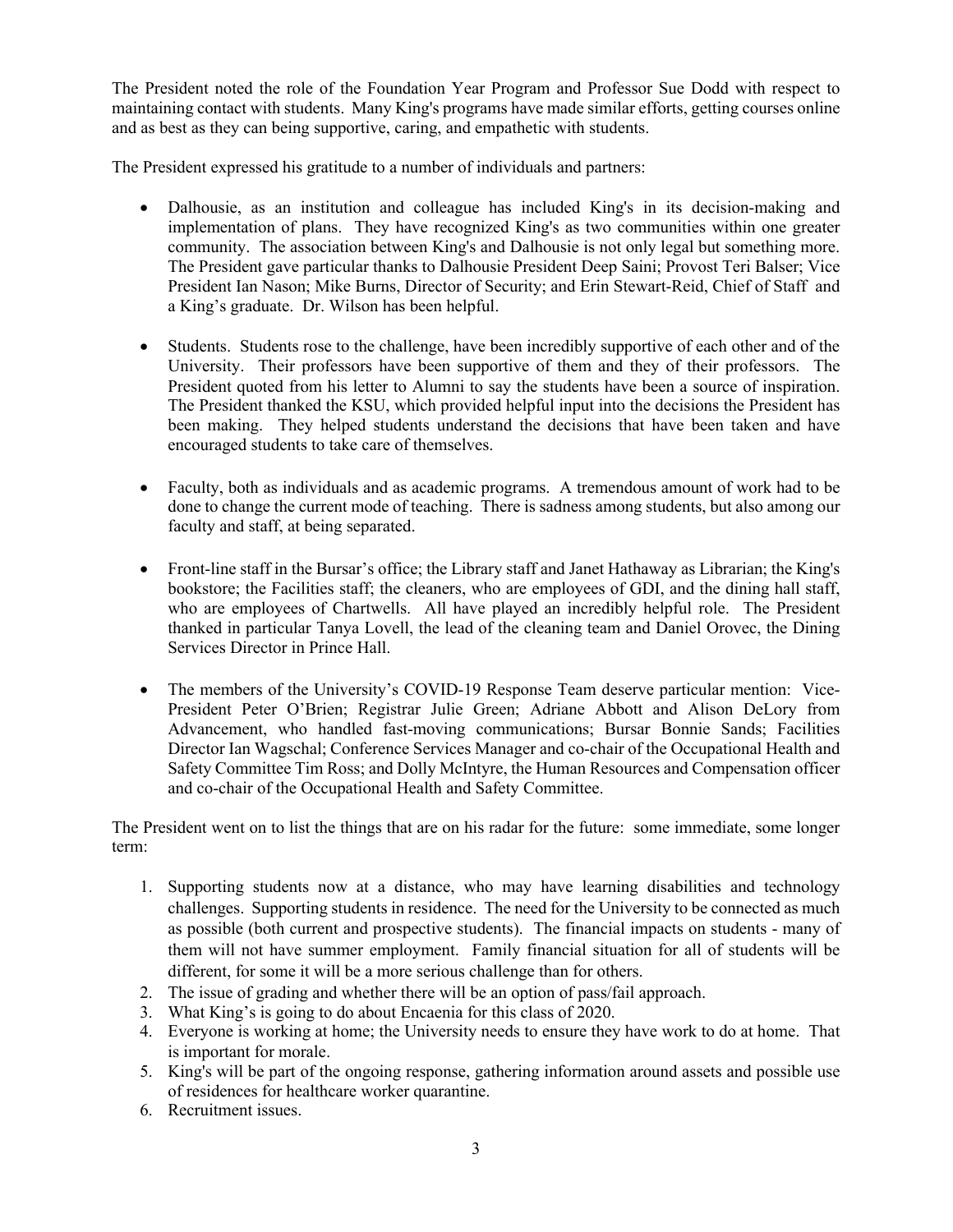- 7. The impact on higher education overall and on the University's financial capacity and stability in future.
- 8. The possibility that classes will not start on time in the fall, or may need to go online during the year, or will start online. There could be multiple cycles of this virus around the world.
- 9. The longer a university functions online, the greater the possibility that students and their families start to think of online education as the norm.
- 10. The question of whether government will provide emergency funding for the education sector. The capacity of government to deliver on their reassuring words will be tested in future.
- 11. Implications for fundraising, particularly for the Tri-Bays project and for launching a major gifts campaign – if that is even feasible now or in future.
- 12. Ongoing hiring for new members of the Foundation Year Program faculty and Journalism faculty and other ongoing recruitment processes.
- 13. The Tri-Bays project.
- 14. Questions of how one structures a budget in a context where there is overwhelming uncertainty about what revenue and what expenses there will be in the next 12 months.

The President noted that the current uncertainty is the kind of uncertainty associated with a national disaster or catastrophe. A few weeks ago, King's recognized the 100<sup>th</sup> anniversary of the fire in Windsor in 1920. What a catastrophe that must have seemed like to the students at the time. They had all just lived through the First World War and the Spanish flu, where many people they knew died in a pandemic. King's uncertainty is not necessarily of that magnitude but has some similarity. King's needs a plan to address this uncertainty in an organized way.

The relationship with Dalhousie is critical and it is important that King's continues to be joined at the hip with Dalhousie on decisions.

A further question is the responsiveness and nimbleness in making decisions collectively in a collegial way, how to do that when the external world is likely to be impinging on King's in a non-negotiable way.

The President reported that he has seen optimism from many people in the community. As a small institution, the University's size could be seen as a disadvantage, but it is also an advantage in being able to rally quickly. King's has been tested in the past few weeks, but has met the test. King's can prevail in the face of the challenges just as people did in the past.

The Vice-President provided an update. In addition to the work he has been doing with the COVID-19 team, the Vice-President has been working in consultation with the Academic Continuity Group at Dalhousie and also the Academic Deans Planning Council. The Vice-President reported that he has also been participating in the Nova Scotia Department of Labour and Advanced Education working group of vice-presidents from across the province. Katie Merwin is also in that group.

The Vice-President reported that his communication with faculty is one of flexibility, forgiveness and forbearance, the notion that faculty must provide the opportunity for meaningful learning with serious recognition that conditions for fulfilling that completion are changing day by day and that some students will be impeded if not prevented from fulfilling their course requirements.

The Vice-President noted that on the pass/fail option, that there will be some way forward on that question in the very near future.

The movement to remote temporary teaching to the end of this term was followed by the decision to move our spring and summer teaching to a fully online mode, which requires more advance preparation. The Centre for Learning and Teaching and Academic Technology Services (ATS) at Dalhousie have expanded their staff complement and been working on plans for faculty members who wish or need to move to that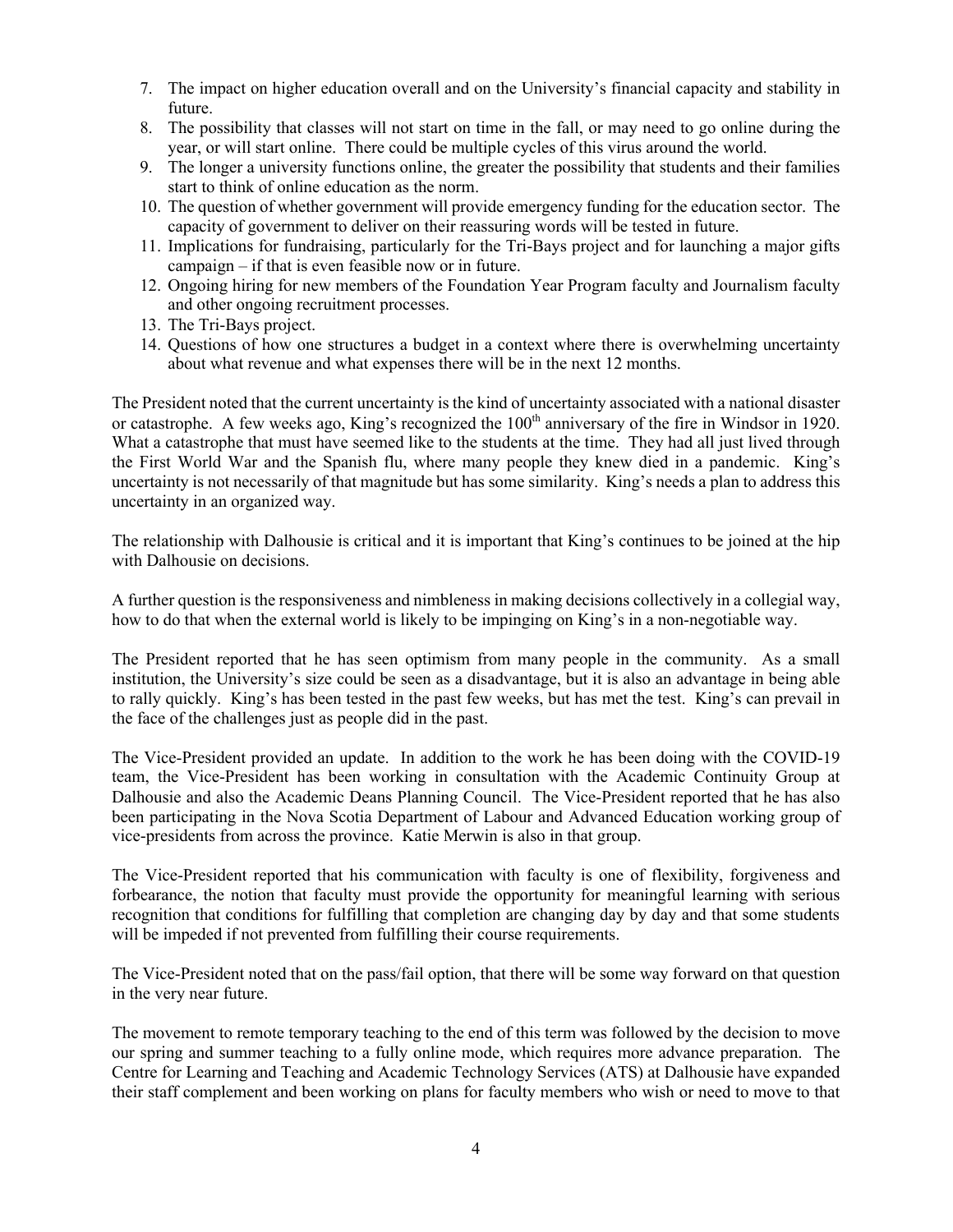type of teaching to get them up to speed. We do not have a lot of that teaching at King's, but a couple of History of Science and Technology classes and some Photojournalism classes in the spring and summer sessions are moving that way.

The Vice-President noted that the big unknown is what is going to happen in the fall. King's will need to contemplate moving to online teaching at a level the University has never undertaken before.

The Registrar provided an update. She noted that King's had a successful registration for fall and winter 2020-21. Her office moved all employees home and have been able to maintain all initial supports to students, which students have appreciated. The University has used social media to get messaging out to students. King's has had to adapt what is being done in terms of recruitment. The Open House was last Friday and all online and had the same attendance King's would have had for an on-campus event. Her office is working closely with the President, the Vice-President, and the Dean of Students to make sure everyone is engaging current students as much as possible.

King's also instituted a COVID-19 bursary fund that got funds into students' hands within 24 hours to ensure that students got home safely. The University is also looking at what King's can do longer term in terms of scholarships and bursaries to assist students with their education plans.

The Registrar reported an incredible amount of cooperation with the Dalhousie Registrar's office.

Katie Merwin, the Dean of Students, provided her update. She advised that she and Ian Wagschal (Facilities Director) are the two King's representatives on the Dalhousie Emergency Operating Group and are the liaison with the King's Emergency Operating Group. She is also participating with the Vice-President on provincial calls. These groups have been instrumental in helping King's coordinate efforts. The Bursar's office was very helpful in helping students move off campus. March 13 was the date the communication first went out to the 229 students still on campus. By March 20, King's was down to 80 students. As of this past Monday (March 23), there were only 10 students on campus. As of today, there are six students on campus.

The focus has been on supporting students and having a compassionate approach, communicating with students, giving them a clear idea of what residence life will look like. The University is also mindful of the mental health impact on the remaining six students. The students remaining on campus will be relocated to North Pole Bay and the Roost as of tomorrow. The response from students and parents has been gratitude. The Dean of Students thanked Residence staff, the Dalhousie Emergency Committee, and the students, who have been extraordinary examples of resiliency.

The Bursar spoke about the 2020-2021 budget. At the March 12 Board Executive meeting, she had brought forward a pre-COVID budget for next year with a small surplus. There is overwhelming uncertainty, especially with the University's revenue sources: enrolment and residence occupancy in the fall. Also, endowment income is uncertain because markets are in flux. The amount King's takes from endowment income is based on market values on March 31 for the past three years. A number of events are cancelled for Conference Services. The North American Indigenous Games was to bring in \$65,000 in revenue. The Berlin Study Abroad course would have been \$100,000 in profit. There have been refunds to students for residence and food services. Expenses are more certain. King's can expect a \$4 million bill from Dalhousie for teaching King's students.

In June, the Bursar advised she will have a better idea than now of how things will be in the fall. The Board will need to approve a budget to manage from in any event. The University needs to function. The Budget Advisory Committee and Finance, Audit and Risk Committee will be discussing this in the months to come. The June budget will reflect these issues.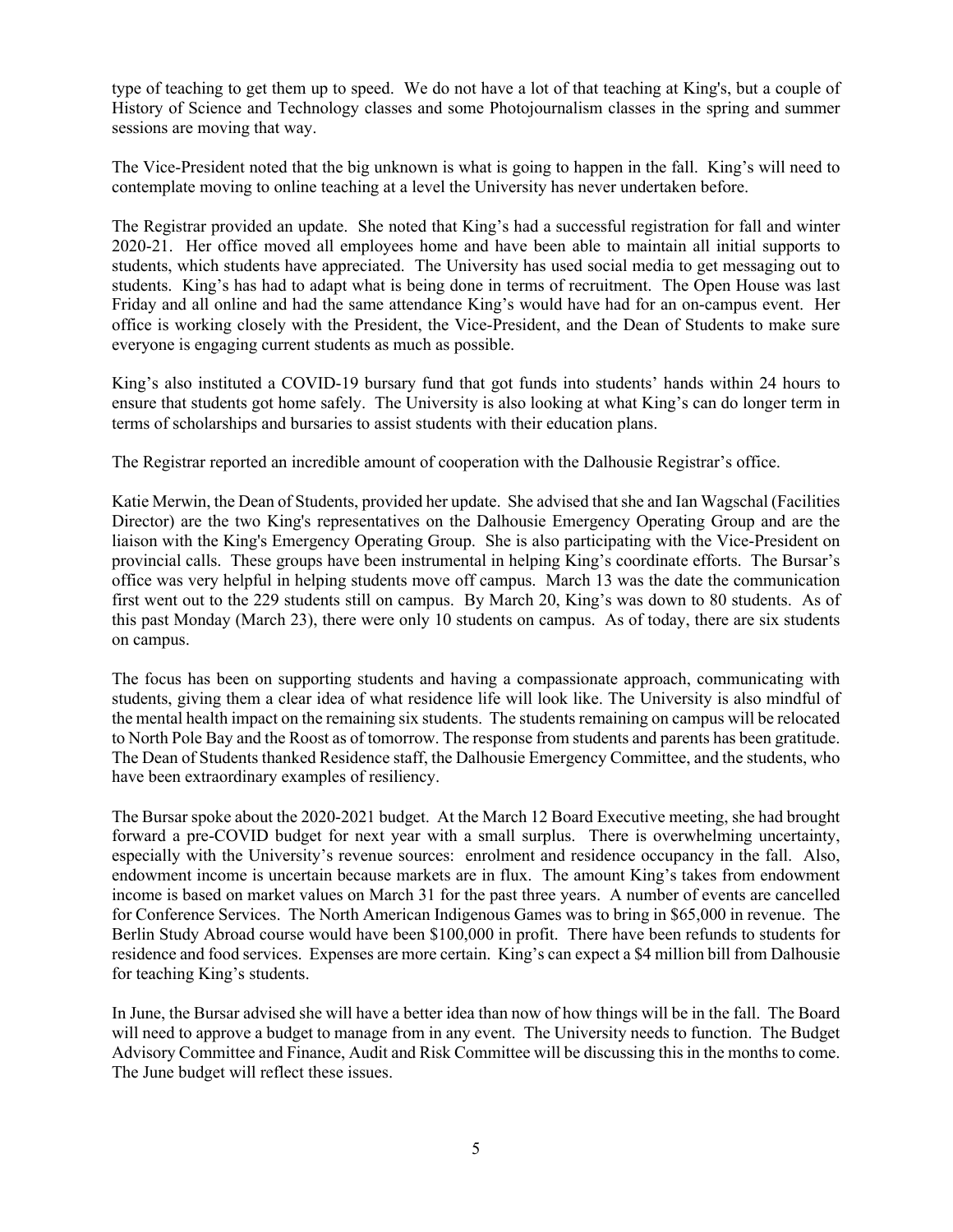Board members asked whether there will be emergency funds for financial aid for students in the fall. The President indicated there would be. There are conversations going on inside King's about what that might look like and what resources the University might bring to bear on that and the variables, such as government assistance, that might be in play.

The Chair, on behalf of the Board, expressed gratitude to the President and the Senior Administrative Team for responding in a meaningful, caring, impressive and reassuring way.

## **(2020:03) BUSINESS ITEMS**

### **a) Tri-Bay Project Bridge financing proposal**

The Bursar referred to a memorandum of what the Board saw in its December 2019 meeting about the Tri-Bay project, outlining risks and costs. She reminded Board members that four resolutions were passed. As the document noted, King's had donations of over \$2 million. The project was approved at cost of up to \$5 million. Due to its short timeline, it was likely bridge financing would be needed. The Bursar advised that King's has had conversations with RBC, its lender, about the possibility of bridge financing. RBC is proposing to give King's \$3 million in bridge financing that is drawn on only as needed. If insufficient funds are raised after five years, RBC would convert the bridge loan to a term loan of 15 years. The interest rate has decreased since then. The \$3 million that they have offered to King's would also include costs related to the fund-raising campaign. RBC has authorized King's to use the funds for construction and fund-raising efforts. The Finance, Audit and Risk Committee has endorsed this proposal.

## **MOTION: (Gray/Dodd)**

**WHEREAS the Board of Governors of the University of King's College (the "Board") intends to enter into a Credit Agreement, (the "Credit Agreement"), between the Board as Borrower, and Royal Bank of Canada as Lender pursuant to which the Board will be provided with a CDN \$3,000,000 bridge financing facility on the terms and conditions set forth in the Credit Agreement to bridge finance the Tri-Bay residence renovation and capital campaign.**

**AND WHEREAS the Board considers it to be in the best interest of the University to enter into the Credit Agreement.**

**NOW THEREFORE BE IT RESOLVED THAT:**

- **1. The President is hereby authorized, empowered and directed to enter into and to perform the University's obligations under the Credit Agreement, in the form submitted to the Board, with such amendments or variations as the President, with the advice of the Treasurer and the Bursar may provide may agree to and all the provisions, terms and conditions therein contained be and the same are hereby approved.**
- **2. The President is hereby authorized, empowered and directed to execute and deliver the Credit Agreement, together with all the documents and instruments considered necessary or desirable in connection with the obligations of the Board thereunder, upon such conditions and in such form as the President, with the advice of the Treasurer and the Bursar may approve (such documents and instruments are collectively referred to as the "Documents"), such approval to be conclusively evidenced by the execution thereof by the President, Treasurer or the Bursar.**
- **3. The President, or with the agreement of the President, the Treasurer or the Bursar, is hereby authorized, empowered and directed, acting for in the name of and on behalf of the Board, to execute or to cause to be executed, under the seal of the University or otherwise, and to deliver or cause to be delivered the Credit Agreement and the Documents and to do or cause to be done all such acts and things as necessary or desirable in connection with the performance of the obligations under the Credit Agreement and the Documents or in order to fulfill the intent of the foregoing paragraphs of this resolution.**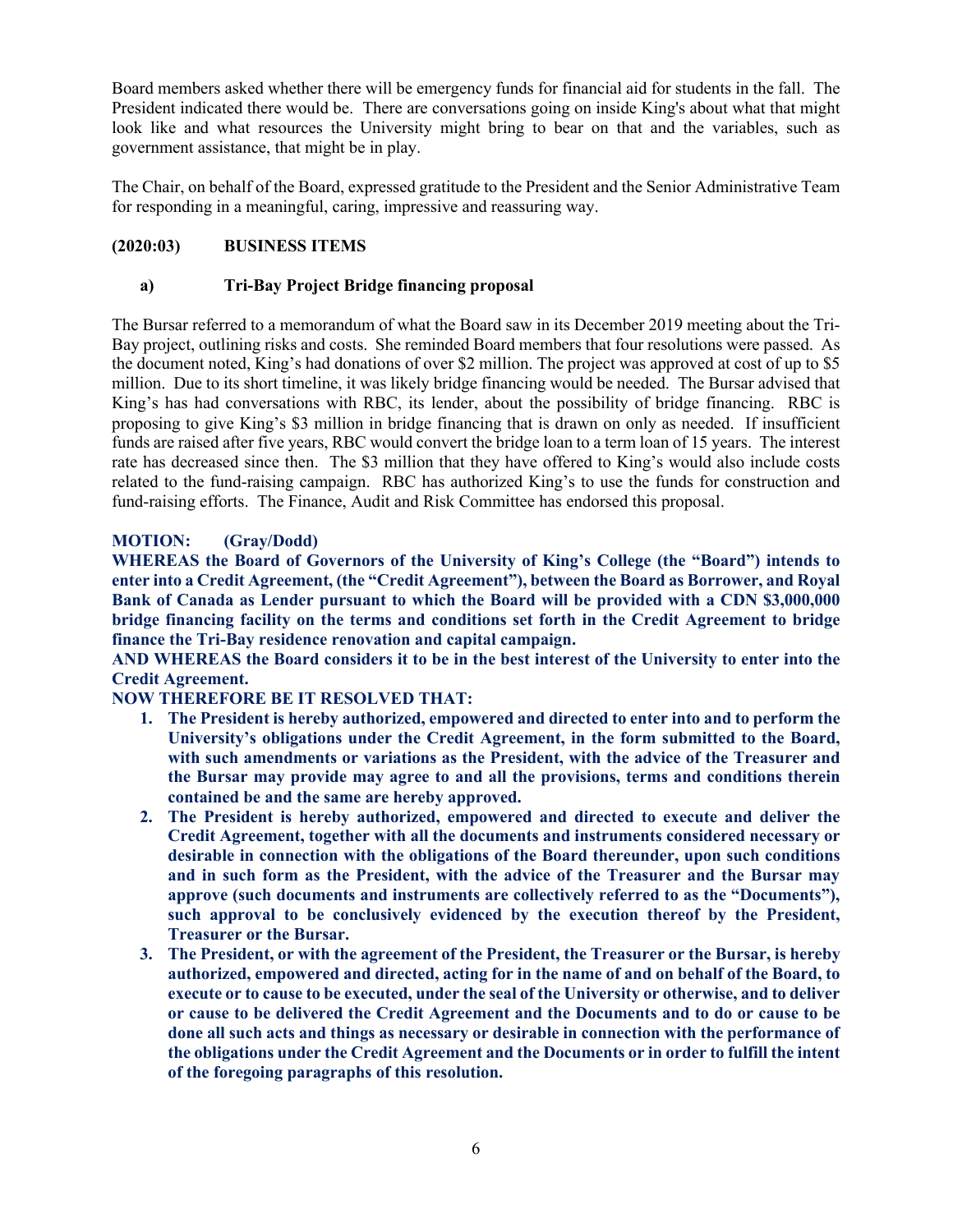In discussion, Board members asked if the project was feasible this summer because most of the work is interior and construction companies have put restrictions in place about social distancing. The President advised that the project was proceeding. There are a number of variable factors that lead to that decision. King's has negotiated a good contract with a good contractor after a tendering effort that attracted a lot of interest from companies who have never had an interest in a King's project before, due to Mr. Wagschal's sterling reputation. Also, there are major construction projects slated for next summer in Halifax, such as a new hospital, so construction companies are wanting to establish and maintain workforces that they can use in bidding on those larger projects.

The University is also confident that the project got started early enough to have a dependable supply chain. Also, residences are empty more than a month earlier than they otherwise would have been and a number of things have happened to cancel residence occupancy on campus: the MFA residency, the Indigenous Games. There is more than enough time to have the project finished. Regarding COVID-19 measures, the last couple of weeks, Mr. Wagschal and the contractor and the independent contract manager have been working on a COVID-19 plan for this project to manage the risk. For all those reasons, the President noted that proceeding with this project this summer is an opportunity that the University may not have again.

## **CARRIED.**

## **b) Use of Bicentennial Fund to renew Library podium and stairs**

The Bursar reviewed the memo written by Mr. Wagschal. She advised that a mortar layer that was used to bond the pavers had fallen, so now the pavers are moving up and down, creating a safety hazard. She noted the barricade on the steps to the Library and advised that the only way to repair them was by replacing the steps and podium from the bottom up. The estimate for the work is in the range of \$114,000 to \$144,000. The Bursar reminded Board members that the Bicentennial Fund was established for four purposes, one of which was maintenance and repair of the Library, and this work fell into that category.

#### **MOTION: (Dodd/Brandes) Be it resolved that the Board hereby authorizes up to \$144,000 to be expended from the Bicentennial Fund to finance the renewal of the Library podium and stairs. CARRIED.**

#### **c) President's Personnel Recommendations**

The President referred to his document listing appointments and reappointments that was circulated separately from the meeting package.

#### **MOTION: (Lahey/Davies) that the Board of Governors approve the list of appointments and reappointments as provided. CARRIED.**

The President advised that while all the appointments were important, he noted that the appointment of a new professor for the Early Modern Studies Program was one of the sessional appointments that the Board converted into a tenure track appointment a few years ago.

He also noted the appointment of Ms. Tanisi Pooran as the new Equity Officer. The President thanked everyone who had participated in the appointments process.

#### **d) Governance, Human Resources and Nominating Committee**

The Secretary, as Chair of the Governance, Human Resources and Nominating Committee, presented the Governance, Human Resources and Nominating Committee report.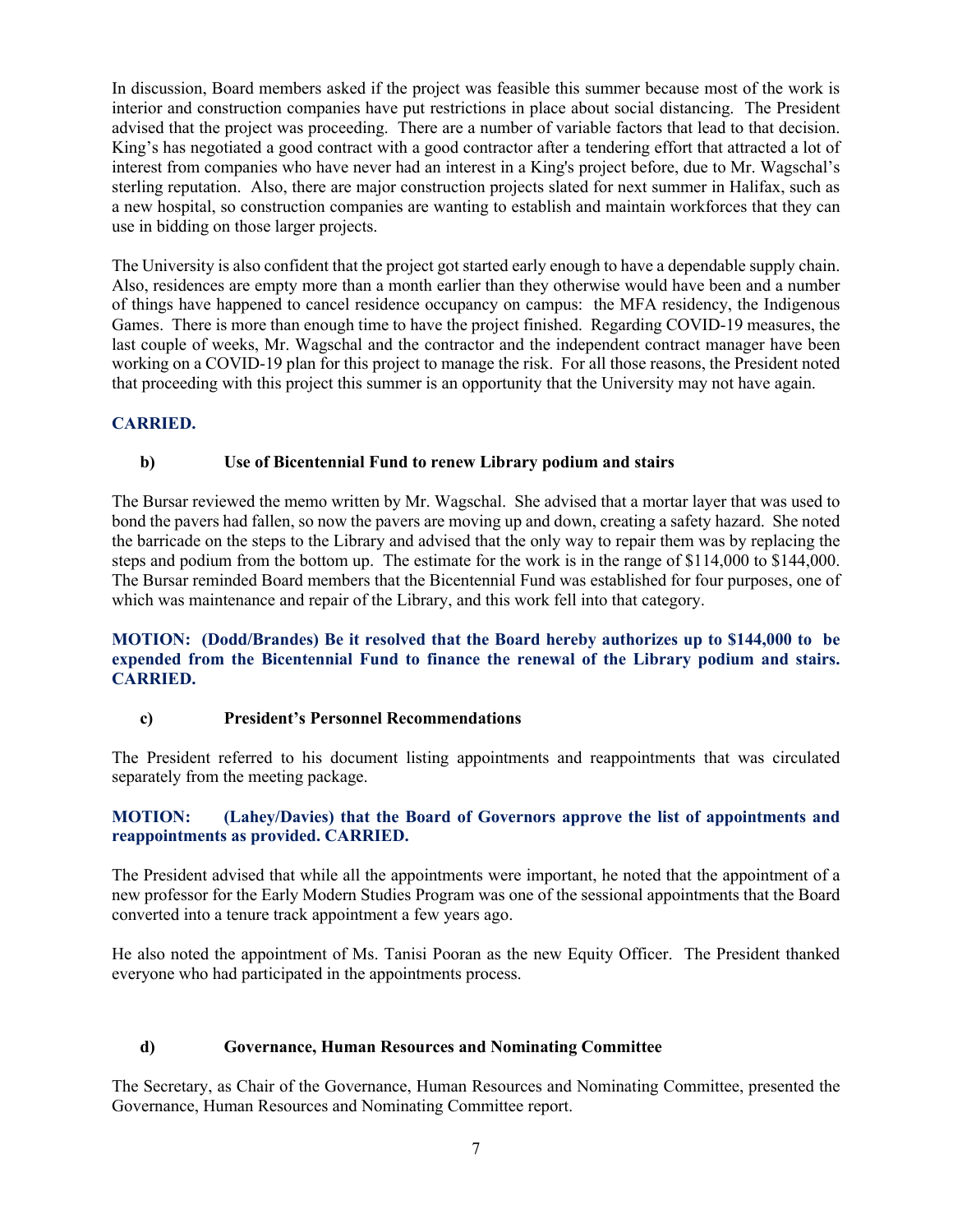The Secretary advised of the appointment of Naomi Rosenfeld, Diocese of Nova Scotia and Prince Edward Island.

The Secretary the presented the nominations for the Executive Committee, the Chair of the Investment Committee and appointment of Ms. Rosenfeld as a member of the Governance, Human Resources and Nominating Committee.

**MOTION: (Gray/Davies) That Hugh Wright and Rosalie Courage be appointed to the Executive Committee for the duration of their terms as Committee Chairs. CARRIED.**

**MOTION: (Gray/Davies): That Tom Eisenhauer be appointed as Chair of the Investment Committee upon expiry of the term of the current Committee Chair. CARRIED**

### **MOTION: (Gray/Davies): That Naomi Rosenfeld be appointed to the Governance, Human Resources and Nominating Committee. CARRIED.**

The Secretary thanked everyone who has agreed to serve on a committee.

On the issue of Presidential renewal, the Secretary advised that this matter would be discussed *in camera* at the end of the meeting.

## **e) Collective agreement between the University of King's College and the University of King's College Teachers' Association (UKCTA)**

The Vice-President referred to the summary of negotiations between the University and the UKCTA in the meeting package. He asked if it were necessary to address all of the changes. The Bursar advised that she had reviewed some of the high-level items at the Board Executive Committee meeting, such as the salary increase of 1.5% each year of the three-year term of the Agreement.

Board members asked for clarification of the qualifying period to receive top-up for pregnancy leave. The Bursar advised that when someone is on parental leave, they receive Employment Insurance, and top-up is the difference between EI and 95% of their salary. Previously, UCKTA members did not qualify unless they had worked at King's for a full year. Under this Agreement, they will receive 17 weeks for maternity leave and an additional 14 weeks for parental leave.

## **MOTION: (O'Brien/Beach) that the University of King's College and University of King's College Teachers' Association Collective Agreement 2019-2022 be accepted as presented.**

In discussion, Board members noted that the article relating to priority for parking was not the sort of thing one usually sees in a collective agreement. The Bursar advised that there were working conditions specified in the Agreement relating to office space and copiers. She advised that King's wanted to acknowledge they would be given same level of priority as full-time employees.

Dr. Bennett thanked the Vice-President and Bursar on behalf of UKCTA for an amicable bargaining experience.

# **CARRIED.**

Board members commented that in relation to Faculty Fellows and Senior Fellows in this split from being face-to-face and online, the support of faculty has been extraordinary.